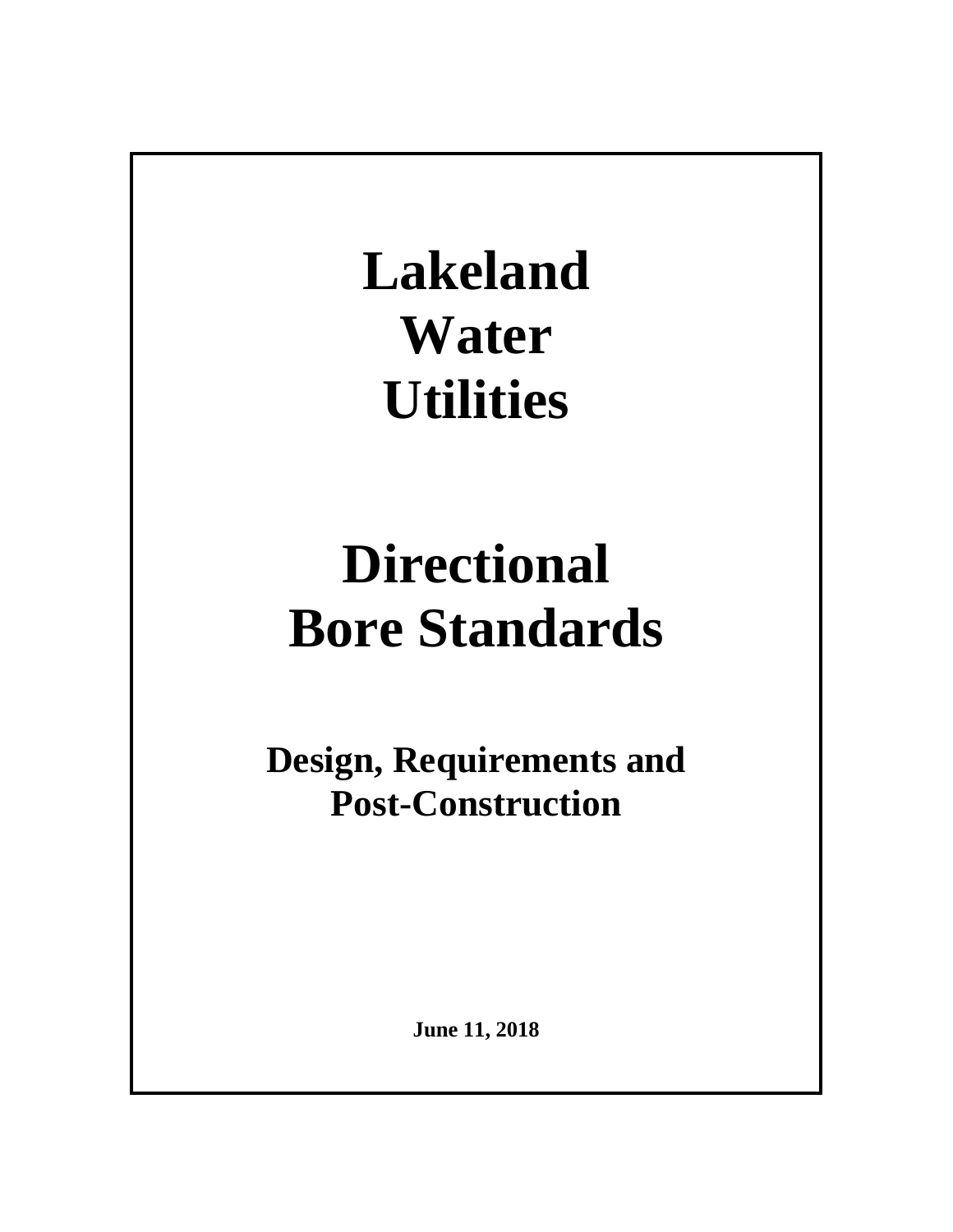# **DIRECTIONAL BORE DESIGN, REQUIREMENTS, AND POST-CONSTRUCTION STANDARDS**

This information is provided as part of the Engineering Standards Manual referenced by Ordinance 3175, passed and certified February 5, 1990.

Water Utilities has updated this information for the use of engineers, developers, and customers of the City of Lakeland's Water Utilities. **The following standards are applicable to both Water and**  Wastewater Systems for the City of Lakeland. As Director, it is my goal that this information will assist each user to formalize their request and facilitate faster service from Water Utilities.

Future revisions may be required and will be available. I would encourage the user to maintain the following revision log, so that Water Utilities Engineering will be able to adequately address any concerns.

Please use this information and call Water Utilities Engineering if you need additional information or clarification.

Approved by:

## **Robert Conner** Director of Water Utilities

## **Effective Date: June 11, 2018**

| <b>SECTION</b> | <b>REVISION</b>     | <b>REVISION</b> | <b>REVISION</b>   | <b>REVISION</b> | <b>REVISION</b>     |
|----------------|---------------------|-----------------|-------------------|-----------------|---------------------|
|                | $\textbf{DATE}$ (1) | DATE $(2)$      | $\bf{DATE}$ $(3)$ | DATE $(4)$      | $\textbf{DATE}$ (5) |
| 1              | 10/31/01            | 02/04/03        | 06/01/04          | 10/15/07        | 06/11/18            |
| $\overline{2}$ | 10/31/01            | 02/04/03        | 06/01/04          | 10/15/07        |                     |
| 3              | 10/31/01            | 02/04/03        | 06/01/04          | 10/15/07        |                     |
| Appendix A     | 10/31/01            | 02/04/03        | 06/01/04          | 10/15/07        |                     |
| Appendix B     | 10/31/01            | 02/04/03        | 06/01/04          | 10/15/07        |                     |
| Appendix C     | 10/31/01            | 02/04/03        | 06/01/04          | 10/15/07        |                     |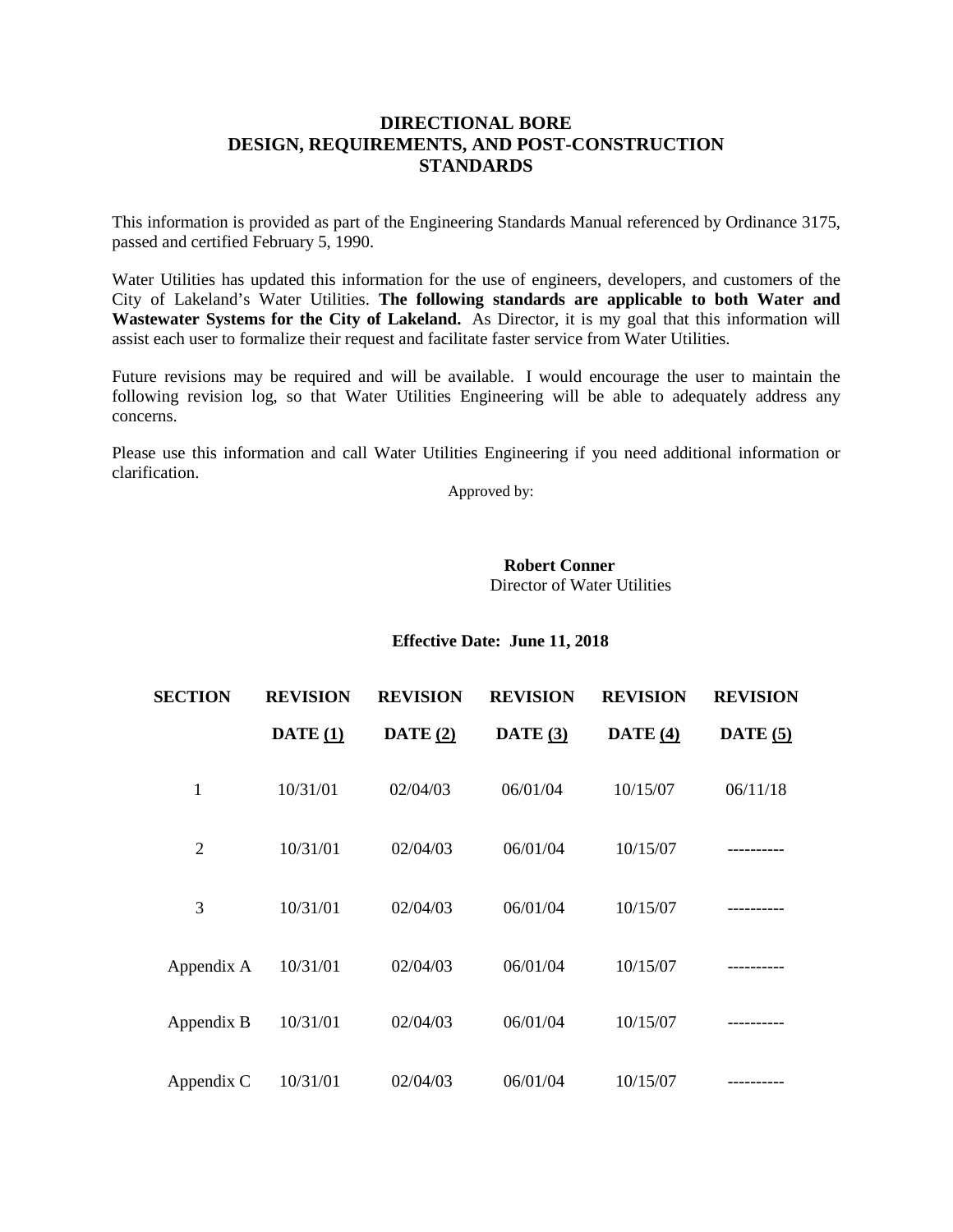# CITY OF LAKELAND WATER UTILITIES DEPARTMENT DEVELOPER DIRECTIONAL BORE STANDARDS

# **TABLE OF CONTENTS**

# **Item**

## Page #

| 1.0        |      |                                                                 |  |
|------------|------|-----------------------------------------------------------------|--|
|            | 1.1  |                                                                 |  |
|            | 1.2  |                                                                 |  |
|            | 1.3  |                                                                 |  |
|            | 1.4  |                                                                 |  |
|            | 1.5  |                                                                 |  |
|            | 1.6  |                                                                 |  |
|            | 1.7  |                                                                 |  |
|            | 1.8  |                                                                 |  |
|            | 1.9  |                                                                 |  |
|            | 1.10 |                                                                 |  |
|            |      |                                                                 |  |
| 2.0        |      |                                                                 |  |
|            | 2.1  |                                                                 |  |
|            | 2.2  |                                                                 |  |
|            | 2.3  |                                                                 |  |
|            | 2.4  |                                                                 |  |
|            | 2.5  |                                                                 |  |
|            | 2.6  | Connecting Two Adjoining Sections of Directionally Bored Pipe11 |  |
|            | 2.7  |                                                                 |  |
|            |      |                                                                 |  |
| 3.0        |      |                                                                 |  |
|            | 3.1  |                                                                 |  |
|            | 3.2  |                                                                 |  |
|            |      |                                                                 |  |
| Appendix A |      |                                                                 |  |
|            |      |                                                                 |  |
| Appendix B |      |                                                                 |  |
|            |      |                                                                 |  |
| Appendix C |      |                                                                 |  |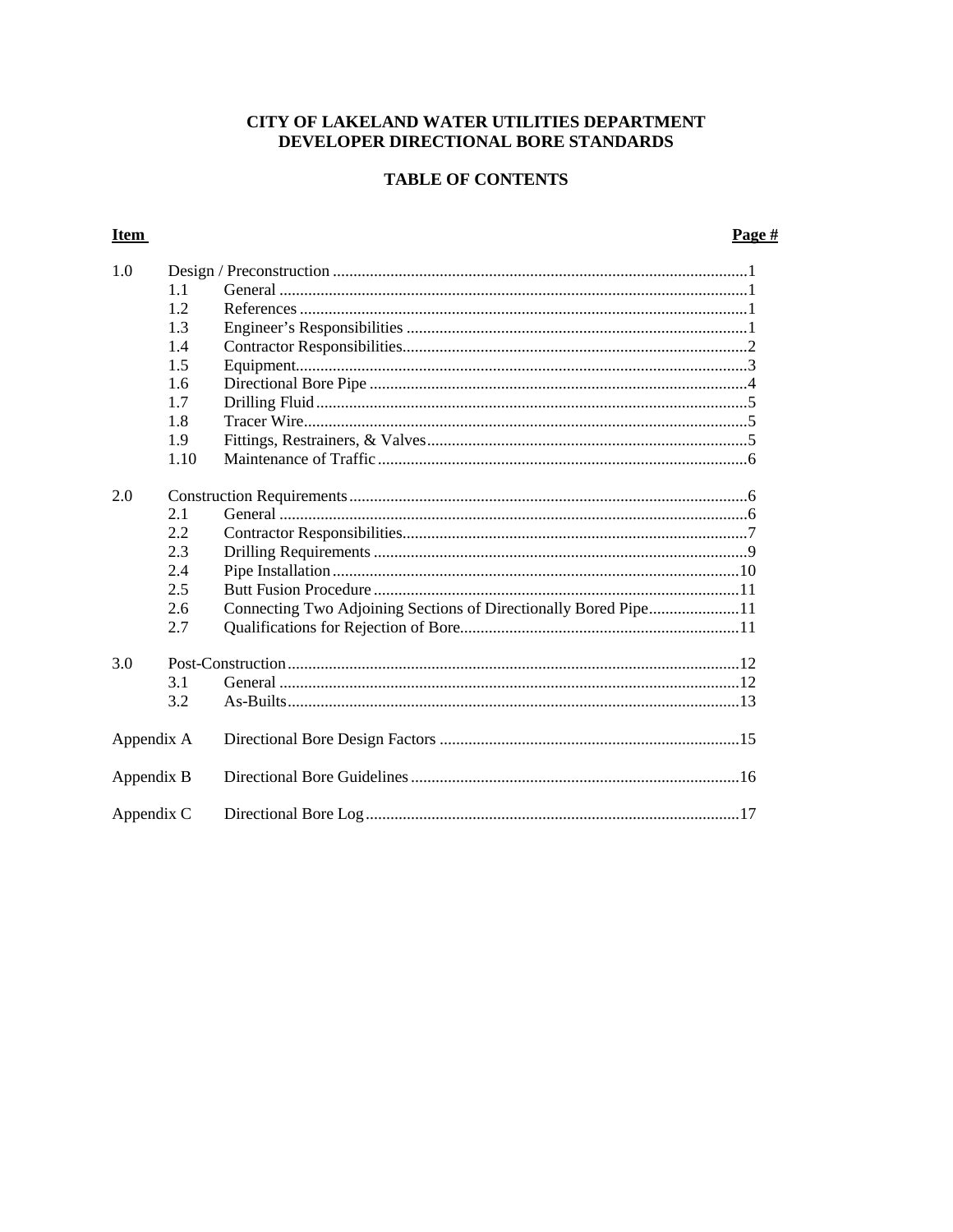## **CITY OF LAKELAND WATER UTILITIES DEPARTMENT DIRECTIONAL BORE STANDARD**

### **1.0 DESIGN / PRECONSTRUCTION REQUIREMENTS**

#### 1.1 General

The purpose of this standard is to provide guidelines for use by the development community and others during the design and installation of underground water mains and wastewater force mains using horizontal directional bores integral to the development of commercial, industrial, or subdivision properties.

#### 1.2 References

References for horizontal directional drilling include Mini-Horizontal Directional Drilling Manual (1995), North American Society of Trenchless Technology (NASTT), Chicago, IL; PPI Handbook of Polyethylene Piping (1998), Plastics Pipe Institute, Washington, D.C.; PLEXCO Polyethylene Industrial Piping Systems; Technical Information; Technical Note: Horizontal Directional Drilling (Guided Bore) with PLEXCO Pipe, et al.

#### 1.3 Engineer Responsibilities

The design ENGINEER assumes all responsibility for proper design of the directional bore.

- 1.3.1 The ENGINEER should determine if the soils at the site are suitable for directional drilling based on previous experience with the site soils or a geotechnical investigation.
- 1.3.2 All existing utilities, surface and subsurface structures must be located (in three dimensions) for the design. To protect HDPE pipe against excessive pulling load, a break away devise should always be used at the head of the HDPE pipe. A breakaway device is a mechanical linkage located between the reamer and the pulling eye. "Weak Link" pipe sections (pipe with thinner pipe wall thickness than the product pipe) and/or wire is not acceptable. An acceptable breakaway device is the "Break-Away D. Drill" swivel by Condux International, Inc. or equivalent.
- 1.3.3 The minimum ground cover over a directionally bored water or wastewater utility line shall be 36 inches. There shall be at least 18 inches vertical clearance when crossing under any existing water main with a wastewater force main.
- 1.3.4 The ENGINEER should limit curvature (within manufacturer's and City of Lakeland's guidelines) in any direction to lessen force on the pipe during pullback. Ideally, the directional bore should lie in a vertical plane passing through the beginning and ending points.
- 1.3.5 The ENGINEER shall submit, as part of the permits application plans submittal package, design calculations indicating predicted / permissible (maximum safe) pull force, pipe pull rating, and minimum permissible pipe bend radius. Maximum safe pull force shall be shown on the project design drawings are listed in 1.3.5.1 thru 1.3.5.7. Additional discussion can be found in Appendix A.

<sup>1.3.5.1</sup> The pullback force is calculated at the leading end of the pipe behind the pulling head.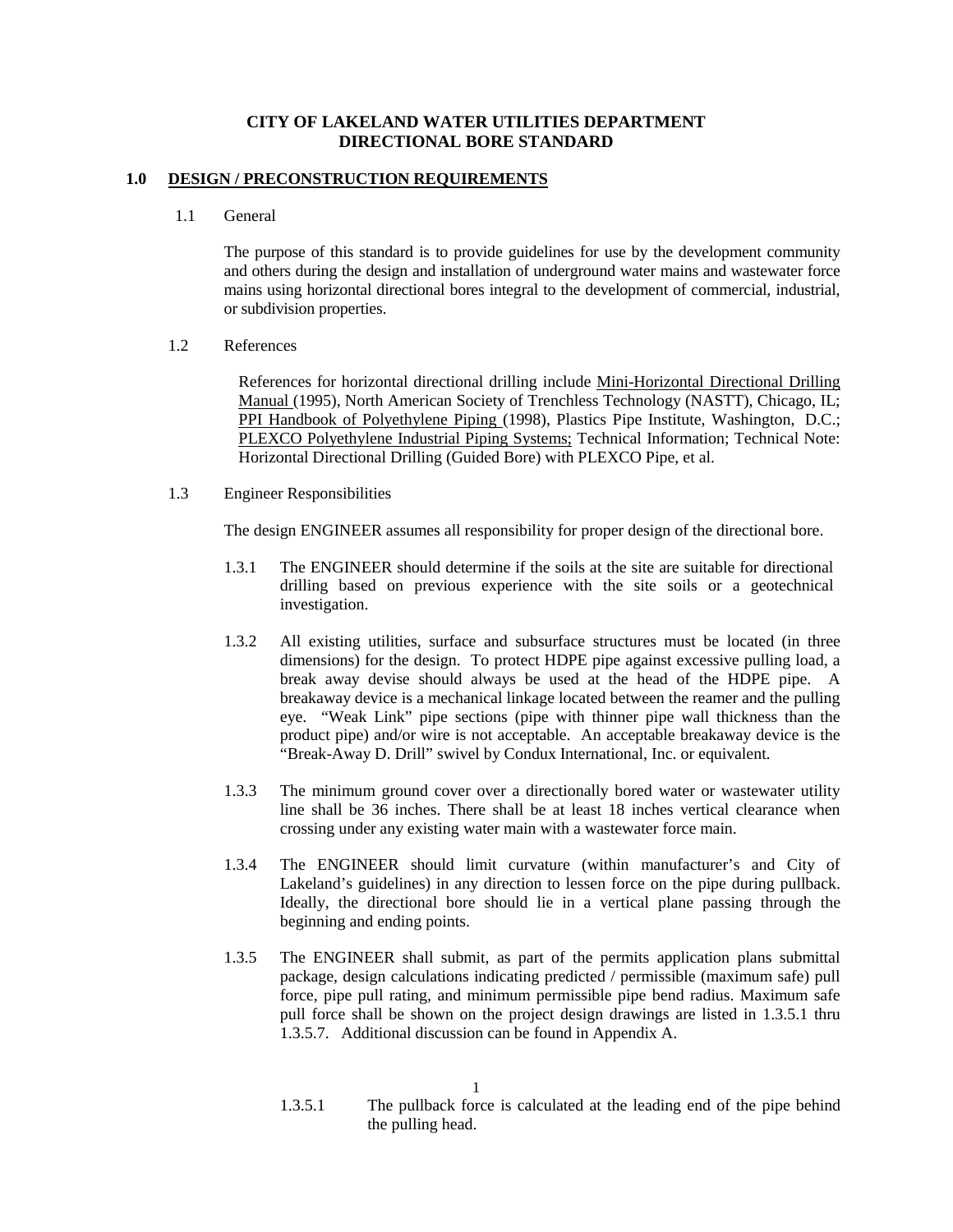- 1.3.5.2 The frictional resistance is highest just prior to movement and decreases with movement. When pullback ceases, frictional forces and drag forces increase due to the thixotropic nature of drilling mud. The mud starts to gel when it is undisturbed.
- 1.3.5.3 Buoyant force pushes the pipe up against the top of the borehole, creating frictional drag between the pipe and the borehole.
- 1.3.5.4 Minimum curvature at the entry and exit pits is limited by the steering capabilities of the boring equipment.
- 1.3.5.5 When the bending radius is too small, the safe pulling strength of HDPE pipe may be significantly reduced by the additional tensile stresses due to curvature.
- 1.3.5.6 All bending stresses due to various curvatures in the boring path are additive and should be subtracted from the safe pull force.
- 1.3.5.7 The "safe" pull-load is time dependent. The pullback speed should be between 1 to 2 feet per minute.
- 1.3.6 The ENGINEER must show the directional bore in profile view on the plans, showing the pipe as it should be installed. Maximum pull strength and minimum radius of curvature shall be listed. All existing utilities shall be shown on the plans.
- 1.3.7 The ENGINEER shall provide signed and sealed "As-Built" drawings of the constructed bore path, including any abandoned in place bores. The ENGINEER shall certify that the pipe was installed within acceptable limits per the pipe specifications. This shall include the exact installation location for both horizontal and profile views of the bore(s).
- 1.4 Contractor Responsibilities
	- 1.4.1 The CONTRACTOR shall supply all labor, supervision, tools and equipment, and materials necessary to install carrier pipe by directional bore method for potable water, wastewater, or reclaimed water systems. Installation of the carrier pipe system includes the installation of water mains or wastewater force mains and/or any other devices or materials deemed necessary for the respective systems. For CITY projects, materials may be supplied by the City. All additional costs incurred by the City of Lakeland shall be passed on to the contractor for connection of HDPE pipe to required joints, fittings, or valves; if the pipe is "ovalizated i.e. "ring deflection" or "out-of-round" by more than 5% (five percent) and can not be joined using standard connection procedures or methods. If the carrier pipe is supplied by the CITY and does not meet above standards, all corrective action shall be at cost to the CITY.
	- 1.4.2 The CONTRACTOR shall provide experienced operators to perform directional boring The operator shall have performed at least three directional bores of similar pipe diameter and bore length.

1.4.3 The CONTRACTOR shall be fully responsible for placement of the pipe per the ENGINEER's specifications. See Paragraph 2.2.8 for tolerances.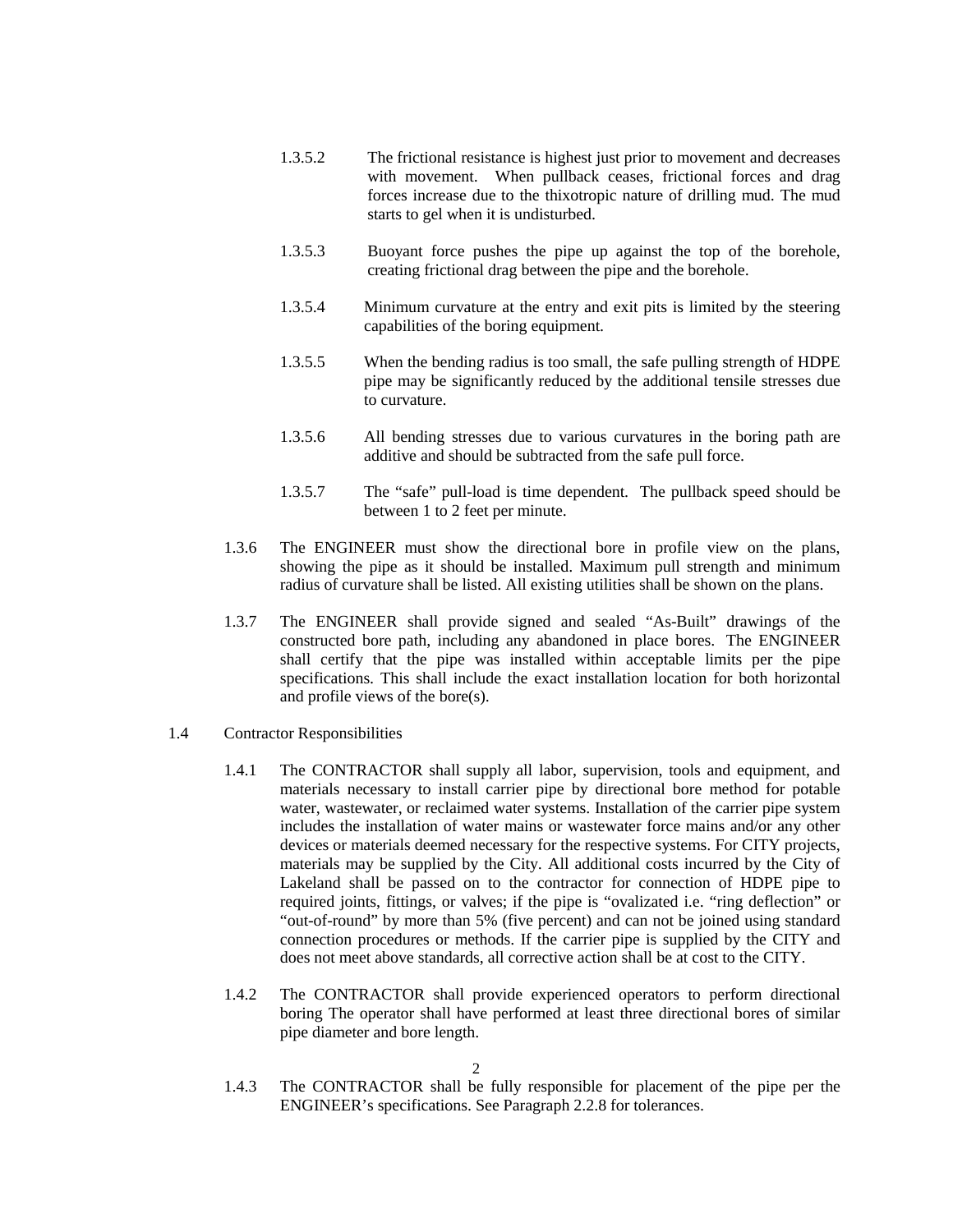- 1.4.4 The CONTRACTOR shall supply experienced persons who have received proper training in the use of the fusion equipment according to the recommendations of the pipe manufacturer and fusion equipment supplier to perform thermal fusion of the specific HDPE pipe to be used.
- 1.4.5 The contractor shall cleanup the work area and properly remove and dispose of all boring materials.
- 1.5 Equipment
	- 1.5.1 The directional drilling equipment shall consist of a directional-drilling rig of sufficient capacity to perform the bore and pull back the pipe.
	- 1.5.2 The steerable, directional-boring equipment shall produce a stable fluid lined tunnel with a minimum burial depth of 36-inches for the carrier pipe installation.
	- 1.5.3 The tunneling equipment shall employ a fluid cutting technique. The soil shall be cut by small diameter, high-pressure jets of drilling fluid. The jets shall cut the soil in advance of the boring tool, impregnating and lining the tunnel wall with drilling fluid. The drilling fluid shall be inert and pose no environmental risk, such as bentonite or a polymer-surfactant mixture producing a slurry of proper consistency.
	- 1.5.4 The hydraulic power system shall be self-contained and free of leaks, with sufficient pressure and volume to power the drilling operation.
	- 1.5.5 Calibration of the electronic detection system shall be verified by uncovering the tool (head) at the first ten (10) foot point.
	- 1.5.6 The boring tool (head) shall be remotely steerable by means of an electronic detection system. The tool (head) location shall be monitored in three dimensions and logged every 10 feet from the drilling rig. The boring tool shall pull the carrier pipe through the fluid lined tunnel.
	- 1.5.7 The rig shall have means to monitor and record the maximum pullback force during the pullback operation. The pulling strength of the boring equipment shall not exceed the HDPE pipe safety pull strength as per the manufacturer's recommendation.
	- 1.5.8 The butt fusion machine used to join sections of HDPE pipe shall have controls and gauges for setting pressures and temperatures used for facing, heating, and fusing.
		- 1.5.8.1 Facing should be conducted at a pressure that produces properly faced pipe ends.
		- 1.5.8.2 Heating pressure should be set so that the pipe ends maintain contact against the heater, but are not forced against the heater (zero contact pressure).
		- 1.5.8.3 Fusing pressure shall be as recommended by the pipe manufacturer and fusion equipment supplier.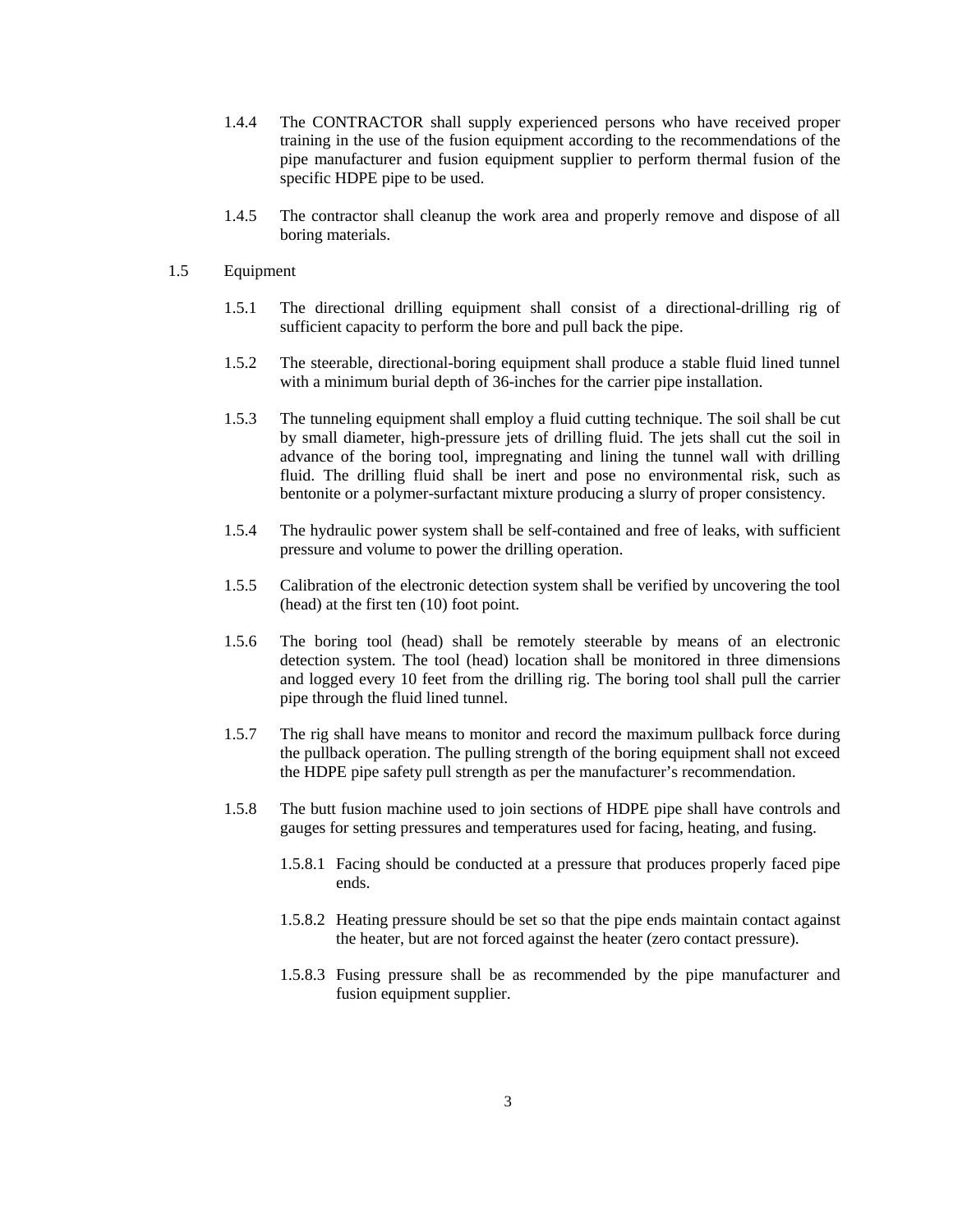- 1.5.8.4 Heater surfaces must be clean and free of contaminants such as dirt, oil, grease, and melted or charred plastic. To clean the heater, only wooden implements and clean, dry, lint-free non-synthetic cloths should be used.
- 1.5.8.5 The heater should be checked periodically for uniform surface temperature using a surface pyrometer.
- 1.6 Directional Bore Pipe
	- 1.6.1 Pipe shall be High Density Polyethylene (HDPE) as per AWWA C906.
	- 1.6.2 Carrier: HDPE pipe shall be DR 11, working pressure rating of 160 psi, 4 to 24 inches. The following are approved pipe manufacturers:
		- Rinker Polypipe (USA)
		- JM Pipe (USA)
		- Charter Plastics (USA)
		- CP Chem Performance Pipe (USA)
	- 1.6.3 Material for pipes to be used for potable water application shall be approved by the National Sanitation Foundation (NSF).
		- 1.6.3.1 All material must be inspected by Water Utilities Engineering 2 (two) full working days before the bore begins.
		- 1.6.3.2 All pipe and fittings, sizes 4 inch and larger shall meet the requirements of AWWA Standard C 906-90 (or most recent revision).
		- 1.6.3.3 All pipe and fittings shall be ductile iron pipe size.
		- 1.6.3.4 All pipe and fittings shall meet the requirements of ANSI NSF Standard 61.
		- 1.6.3.5 All pipe and fittings shall be made of materials conforming to polyethylene code designation PE 3408.
		- 1.6.3.6 Standard dimension ratio shall be DR11.
	- 1.6.4 Color Coding: The piping shall be permanently coded to provide service identification. Stripes along the entire outside length of the pipe, 120 degrees apart, shall be made by co-extrusion or impregnation in accordance with the following schedule. Fully colored pipe co-extruded from permanently pigmented HDPE is also acceptable.

| <b>SERVICE</b>         | <b>STRIPED PIPE</b> | <b>SOLID-COLORED PIPE</b> |
|------------------------|---------------------|---------------------------|
| Potable Water          | Blue stripes        | Blue                      |
| <b>Reclaimed Water</b> | Purple stripes      | Purple                    |
| Wastewater             | Green stripes       | Green                     |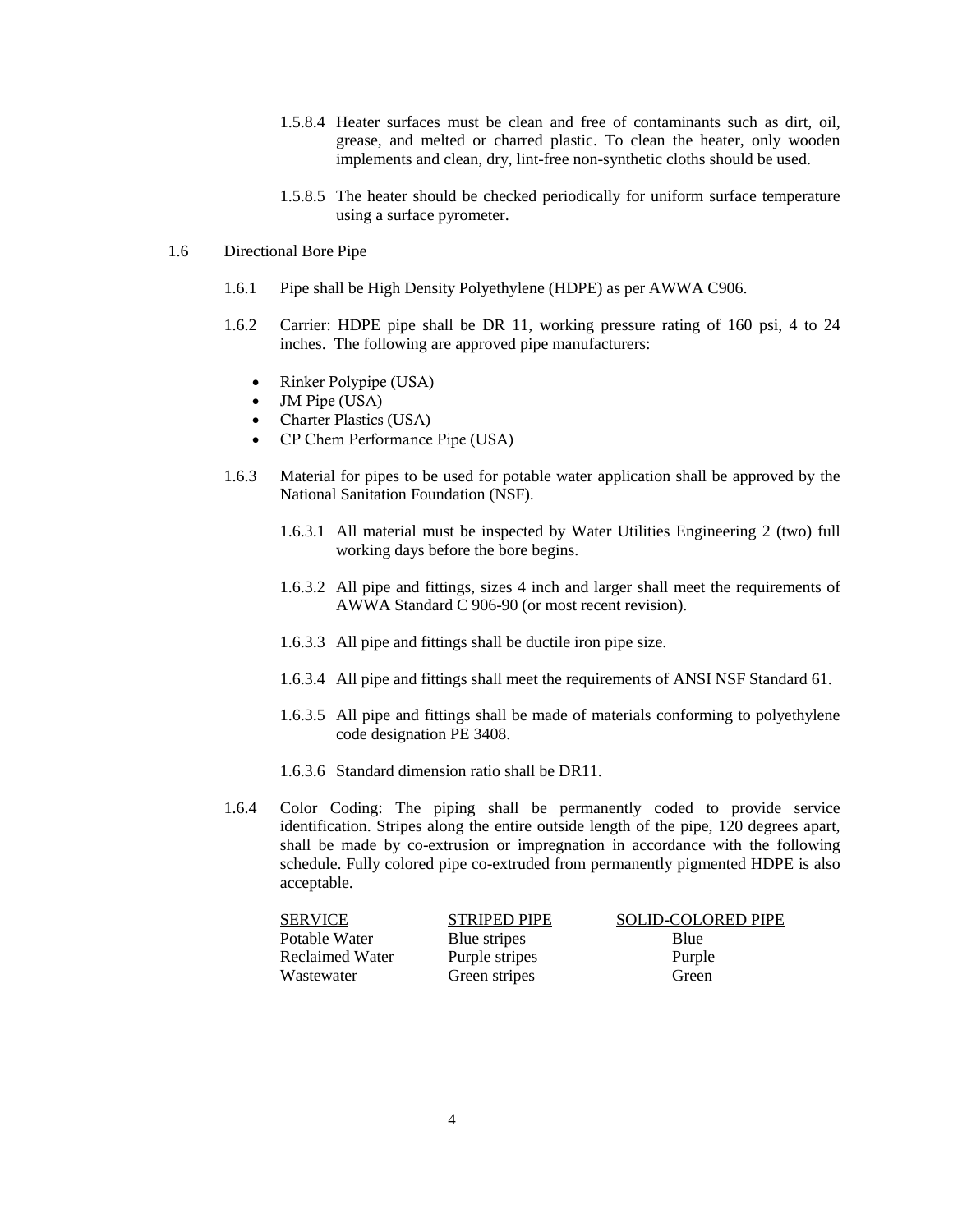- 1.6.5 Markings on the pipe shall include the following:
	- Nominal size and OD base.
	- Standard material code designation.
	- Dimension.
	- Pressure class.
	- AWWA designation (AWWA C906).
	- Material test category of pipe.
- 1.7 Drilling Fluid ("MUD")
	- 1) All drilling fluid must be homogenous in nature<br>2) All drilling fluid must have a pH of 8.5 to 10.0
	- All drilling fluid must have a pH of 8.5 to 10.0
	- 3) "Mud" viscosity must meet minimum viscosity as set by the manufacturer for soil conditions expected to be encountered
	- 4) Contractor shall have appropriate additives for drilling fluid available for different soil conditions (clay, sand, silt, etc.) that may be encountered.
- 1.8 Tracer Wire
	- **1.8.1** All piping shall be installed with a continuous, insulated, solid **#4** gauge copper wire for water main, force main, or reclaimed location purposes by means of an electronic line tracer.
	- 1.8.2 The wire insulation shall be solid color in accordance with the coding described in 1.6.4 above. Blue coated (for water mains), or purple (for reclaimed water), or green coated (for wastewater), 2 (two) wires must be taped along all pipes. See City of Lakeland Standards and Specifications for detailed tracer wire requirements, including gauge size.
	- 1.8.3 Upon completion of the directional bore, the CONTRACTOR shall demonstrate to the CITY that the wire is continuous and unbroken through the entire run of the pipe by providing full signal conductivity (including splices) when energizing for the entire run in the presence of the INSPECTOR. If the wire is broken, the CONTRACTOR shall repair or replace it. See Paragraph 2.2.12.
- 1.9 Fittings, Restrainers, and Valves
	- 1.9.1 Pipe flange joints shall be made using a flange adapter which is butt fused to the HDPE pipe.
		- 1.9.1.1 A back-up ring shall be fitted behind the flange adapter sealing surface flange for bolting to the mating flange. Standard back-up rings shall be AWWA C207 Class D for 160 psi and lower pressure ratings.
		- 1.9.1.2 One edge of the back-up ring must be chamfered to fit up against the back of the sealing surface flange.
	- 1.9.2 Mechanical joints to polyethylene pipe shall be fully constrained by compressing the pipe OD against a rigid tube or stiffener in the pipe bore.
		- 1.9.2.1 The stiffener shall be stainless steel.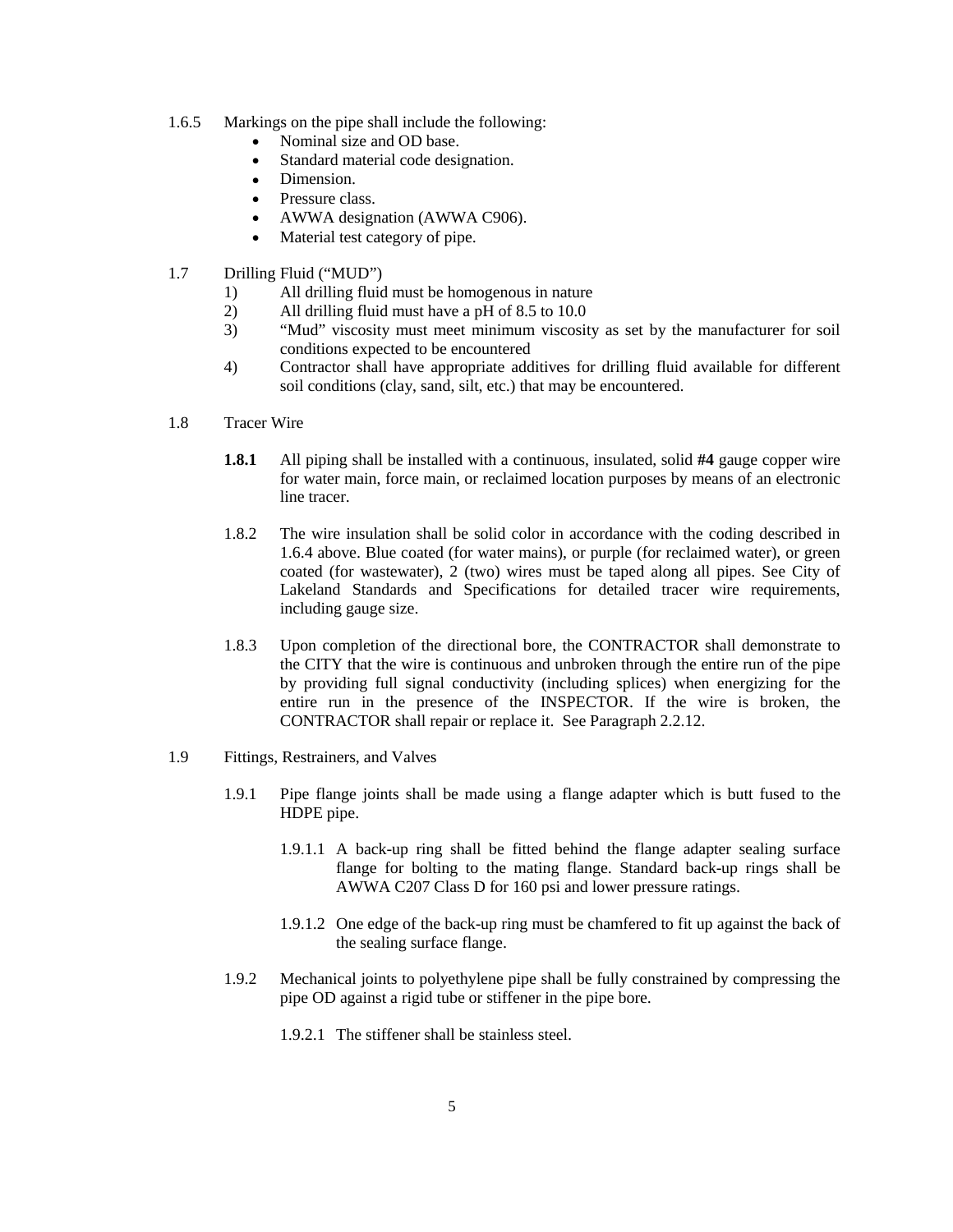- 1.9.2.2 Approved joint restraining devices are Mega-Lug and Mechanical Joint Restrainer (MJR).
- 1.9.3 Valves
	- 1.9.3.1 All directional bores shall have a valve installed at each end of the bore pipe. The size of valves shall be in accordance with the size of the bore pipe.
	- 1.9.3.2 All valves shall meet standards set forth by the latest edition of the City of Lakeland, Water Utilities Department Water Operations Policies, Standards, & Specifications for Subdivisions and Commercial Development.

#### 1.10 Maintenance of Traffic

- 1.10.1 The maintenance of traffic, in accordance with the governing right-of-way authority and the Florida Department of Transportation (FDOT) Policies and Procedures, shall be the responsibility of the CONTRACTOR.
- 1.10.2 If the CONTRACTOR has the capability within his organization; he shall provide the necessary personnel and equipment for maintenance of traffic. Persons participating in maintenance of traffic operations must be FDOT qualified and copies of their certificates verifying their qualifications shall be provided to Water Utilities Engineering prior to start of the directional work.
- 1.10.3 If the CONTRACTOR is unable to provide the required maintenance of traffic; he shall subcontract the work to supply the necessary personnel and equipment. The use of a subcontractor's personnel and equipment shall in no way transfer the responsibility for the maintenance of traffic from the CONTRACTOR.

#### **2.0 CONSTRUCTION REQUIREMENTS**

- 2.1 General
	- 2.1.1 All directional bore operations shall be contained within right-of-way and / or easements shown on the DRAWINGS.
	- 2.1.2 Work shall not start until the CONTRACTOR has all necessary permits from the appropriate governing regulatory agencies, including the City of Lakeland Public Works Engineering group, and not until Water Utilities Engineering has been given 2 (two) working days prior notification to inspect construction materials. Any material may be rejected if out of specification or damaged (i.e. out-of-round, deep cuts, etc.).
	- 2.1.3 CONTRACTOR shall not begin drilling operation until the INSPECTOR is present. The INSPECTOR must be present during the entire boring operation once the ground is penetrated.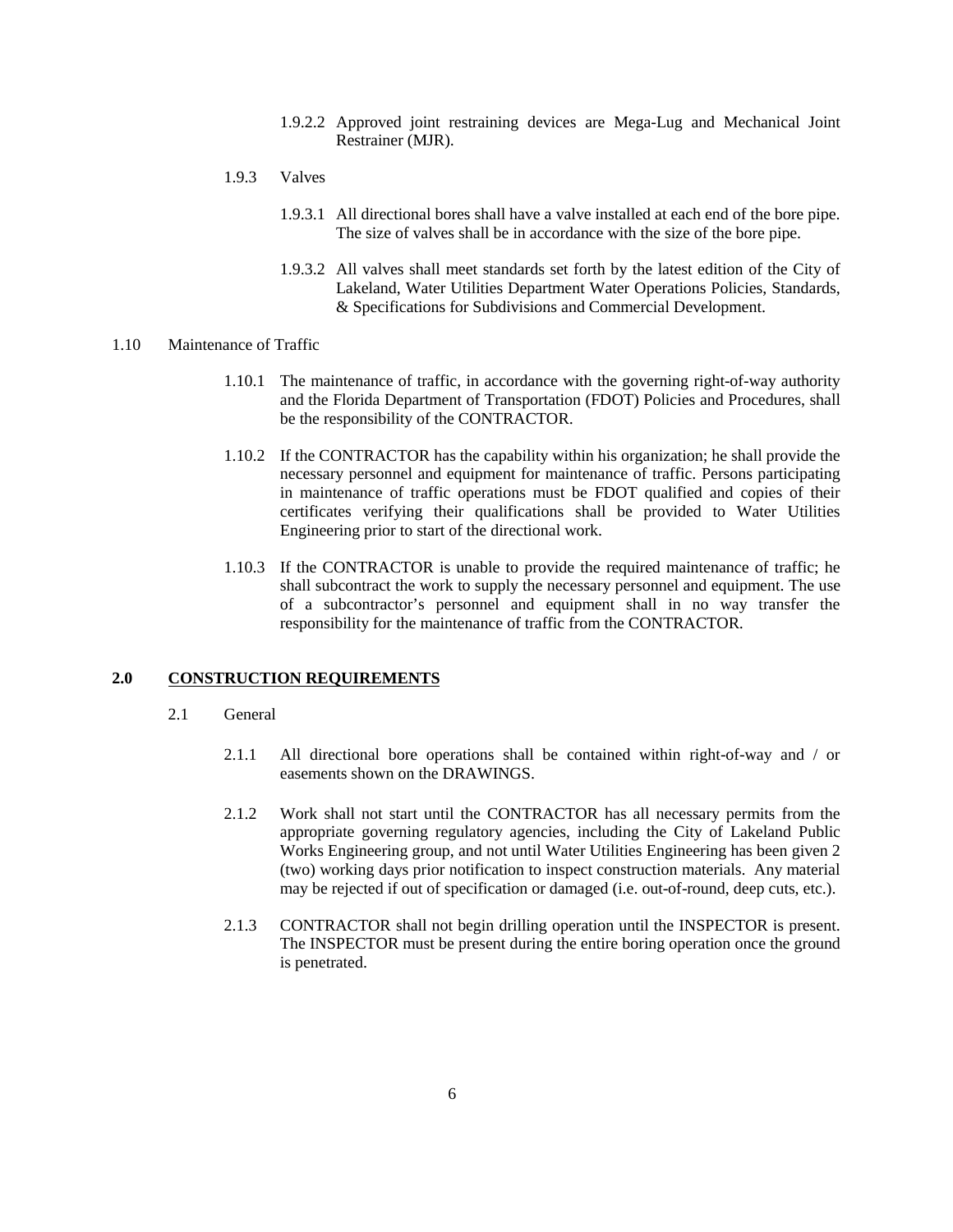- 2.1.4 The CONTRACTOR is to schedule the directional bore such that the INSPECTOR is on site and that the bore is completed before 4:00PM. Directional bores shall not start after 1:00PM or subject to permit conditions unless approved by City of Lakeland Water Utilities Engineering and permitting agency.
- 2.2 Contractor Responsibilities
	- 2.2.1 The CONTRACTOR shall provide the following materials and services for directional bore unless otherwise specified by OWNER / DEVELOPER:
		- Traffic control.
		- Tracer wire for carrier pipe per City of Lakeland Water Utilities Standards and Specifications
		- Site preparation and excavation.
		- Dewatering Groundwater Pump or Well Point System as needed.
		- Sheeting and shoring, as necessary.
		- All fusion welding.
		- Preliminary site restoration (fill open pits, grading).
		- Site clean up including removal and proper disposal of all waste materials and drilling fluid.
		- Must have a vacuum truck on job site for proper clean up of drilling fluid. This will be required as the conditions warrant or at the direction of the City.
		- All HDPE fittings, couplings, and carrier pipe (unless otherwise specified).
		- Final site restoration (sod, seed, mulch, concrete/ asphalt repair).
		- Required Right-Of-Way Permits.
	- **2.2.2** The CONTRACTOR shall record data on the bore log (see section 2.2.3) and shall also ensure the following items are monitored and controlled:
		- Calibrate locator/tracking system
		- Field verify calibration by field measurement of actual location of first rod
		- Ensure that the flow of bentonite is continuous
		- Ensure pulling pressure does not exceed pipe manufacturer's specifications
		- Fusing of pipe is within pipe manufacturer's specifications
		- Cool down time is calculated and complied with
		- Pipe is fused prior to start of all bores.
	- 2.2.3 The CONTRACTOR shall record location and depth measurements every ten (10) feet over the course of the bore and provide that data to the CITY. Data collected by the City inspector does not relieve the Contractor from the responsibility of recording his own data. The CONTRACTOR shall log all necessary data from the locator / tracking system:
		- Position.
		- Roll Angle.
		- Tilt Angle.
		- Depth Every ten  $(10)$  feet.
		- Temperature of Data Transmitter.
		- Remaining Battery Life.
		- Pull Back Force (Maximum pull back force shall be recorded).
		- Drilling Fluid Pressure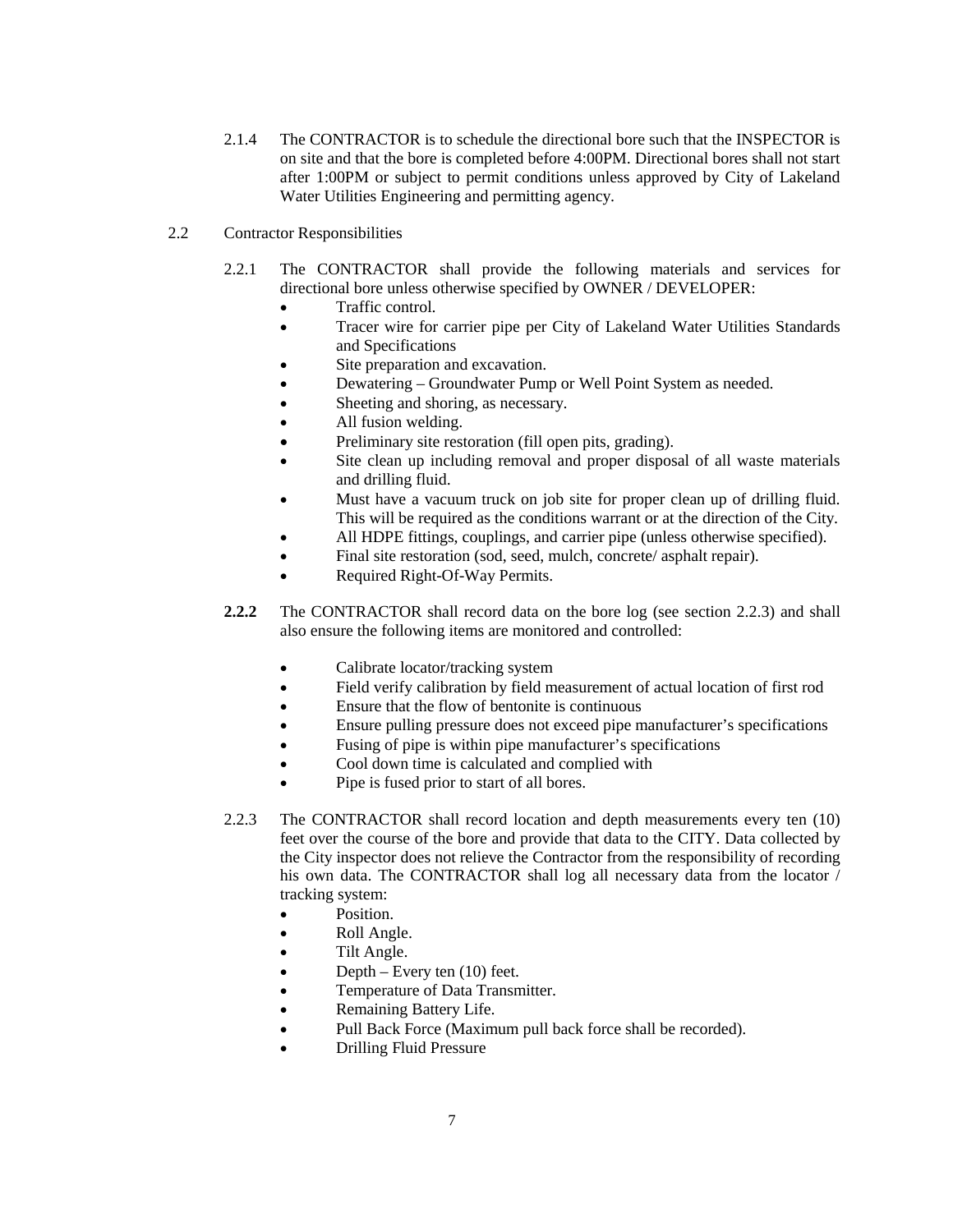- 2.2.5 An INSPECTOR for the CITY shall witness and verify the CONTRACTOR'S logging of pertinent data. The INSPECTOR may log his own data in the Department's own Directional Bore Log sheet for the City's use.
- 2.2.6 CONTRACTOR shall notify all involved agencies prior to start of construction. The CONTRACTOR is responsible for verifying that all permits are current and not expired. The CONTRACTOR shall notify the ENGINEER of Record and the CITY if expired.
- 2.2.7 The CONTRACTOR shall call "Sunshine State One-Call" (phone number: 800-432- 4770) 2 full days prior to performing any excavation. The CONTRACTOR shall confirm the location of utilities before starting the directional bore. This shall be done by hand digging within the tolerance zone of marked utilities.
- 2.2.8 The CONTRACTOR shall perform directional bore in accordance with the approved project DRAWINGS. In no case shall the bore extend into private property unless an easement is provided prior to start of construction. Vertical tolerances shall be plus or minus 1 foot of elevations shown on drawings. Horizontal tolerances shall be plus or minus 1 foot of alignment shown in drawings. These tolerances shall be met unless required separations for other utilities must be met and puts the bore in conflict. Failure to meet tolerances, if not pre-approved by ENGINEER, may be grounds for rejecting the bore. The CONTRACTOR may, at the discretion of the ENGINEER, be required to abandon the bore and re-drill a new one at CONTRACTOR's own expense.
- 2.2.9 The CONTRACTOR shall provide all structures, safety equipment, and professional services required for the health and safety of the general public and of personnel involved in directional boring work in accordance with the requirements of the Federal, State, and Local Authorities. This includes proof of construction personnel certificates of trench safety training at the time of construction.
- 2.2.10 The CONTRACTOR shall take all measures necessary to protect surrounding public and private property, adjacent buildings, roads, drives, sidewalks, drains, sewers, utilities, trees, structures, and appurtenances from damage due to directional bore work.
- 2.2.11 The CONTRACTOR shall exercise due care at all times and shall not apply more than the safe pull force to the carrier pipe recommended by the ENGINEER. This shall be accomplished using an approved breakaway connector between the reamer and the pulling eye.
- 2.2.12 The CONTRACTOR shall install a blue coated tracer wire on all water carrier pipe and green coated tracer wire on all wastewater force main carrier pipe and purple for reclaimed water carrier pipe. The CONTRACTOR will be responsible to provide a tracer wire that tests positive for continuity the entire length of the bore prior to acceptance by the INSPECTOR.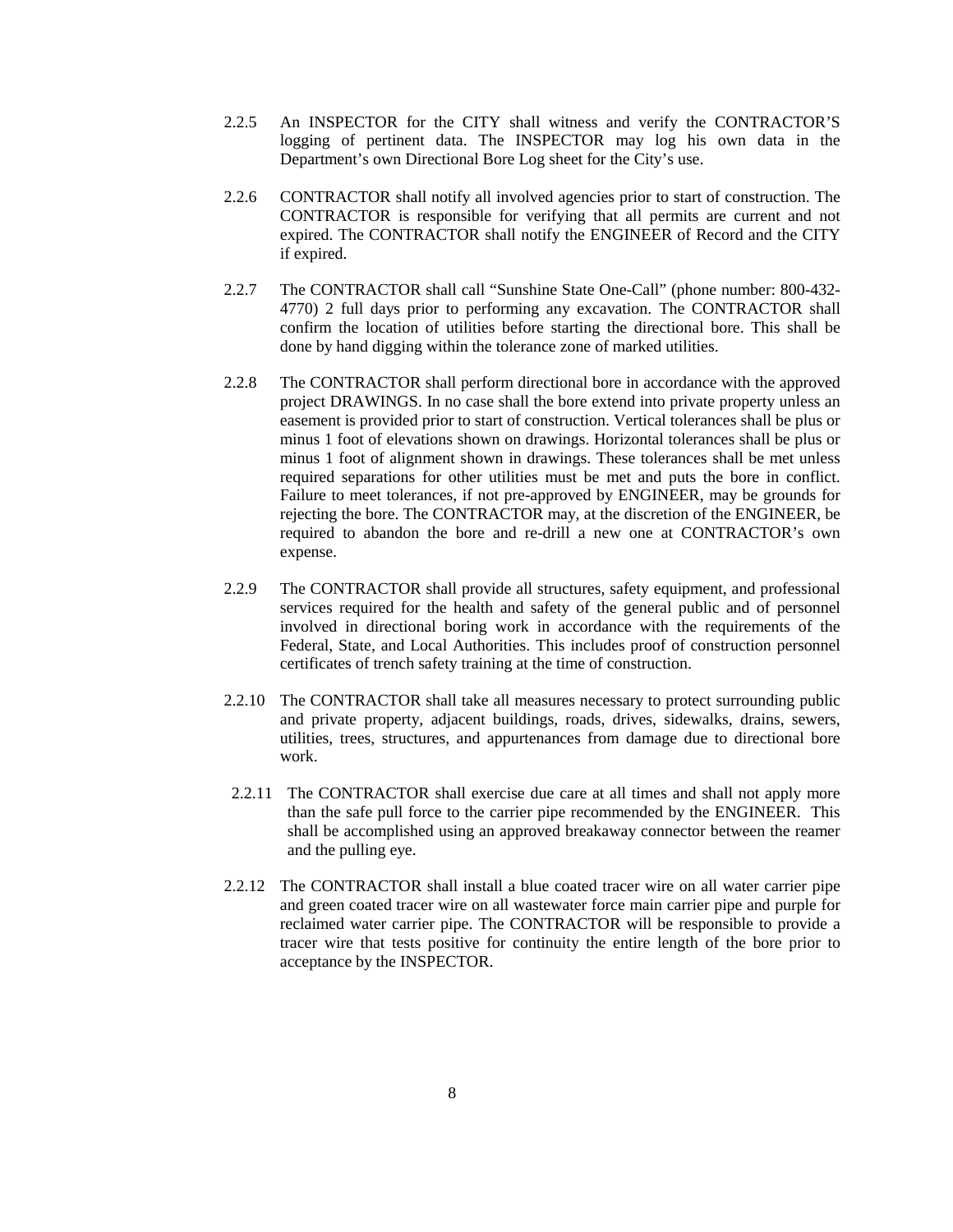- 2.2.13 The CONTRACTOR shall be fully responsible for all steerable, fluid lined directional boring operation. Any noticeable surface defects resulting from operation of this boring equipment shall be repaired by the CONTRACTOR at his expense. The CONTRACTOR is recommended to take preconstruction videos of the construction site to avoid unwarranted claims for damages resulting from the construction.
- 2.2.14 The CONTRACTOR shall meet all CITY insurance requirements, as defined by the City's Risk Management Department, when working in a right-of-way, using a rightof-way use permit.
- 2.3 Drilling Requirements
	- 2.3.1 The horizontal alignment shall be as shown on the drawings, plus or minus 1 foot. The vertical alignment shall be as shown on the drawings, plus or minus 1 foot. If the CONTRACTOR cannot meet these tolerances for whatever reason, he shall confer with the ENGINEER prior to the start of the bore and the ENGINEER shall approve any changes.
	- 2.3.2 The pipe shall have a minimum cover of 36 inches.
	- 2.3.3 Compound curvatures should be minimized as the pulling force of the pipe may be significantly increased by the additional tensile stresses due to curvatures. This is limited by the maximum deflection as set forth by the HDPE pipe manufacturer or AWWA Standards, whichever is more stringent.
	- 2.3.4 The entry angle should be  $12^{\circ}$  to  $14^{\circ}$  ideally (not to exceed 15 $^{\circ}$ ). Exit angle should be  $6^{\circ}$  to  $12^{\circ}$  (maximum) to facilitate the pullback operation and minimize capstan effect tensile stresses on the pipe.
	- 2.3.5 Erosion and sedimentation control measures and on-site containers shall be installed to prevent drilling mud from spilling out of entry and/or exit pits.
	- 2.3.6 Drilling mud shall be disposed of off-site in accordance with applicable local, State and Federal requirements and/or permit conditions.
	- 2.3.7 Pilot holes shall be drilled on bore path with no deviation greater than plus or minus 1 foot horizontally or vertically from the design over a length of 100 feet. In the event that the allowable deviation is exceeded, the CONTRACTOR shall notify the ENGINEER/CITY, and the CITY may require the ENGINEER/DEVELOPER/CONTRACTOR to pull back and re-drill from a location along the bore path before the deviation. Contractor shall use appropriate reamer type (winged, fluted, barrel, etc) for expected soil conditions.
	- 2.3.8 Upon successful completion of the pilot hole, the borehole shall be reamed to a minimum of 25 percent greater than the outside diameter of the pipe being installed. For bores with more than two radii of curvature (entrance and exit), the borehole should be reamed up to 50 percent larger than the outside diameter of the carrier pipe. Pre-reaming may be necessary dependent on size of material to be pulled.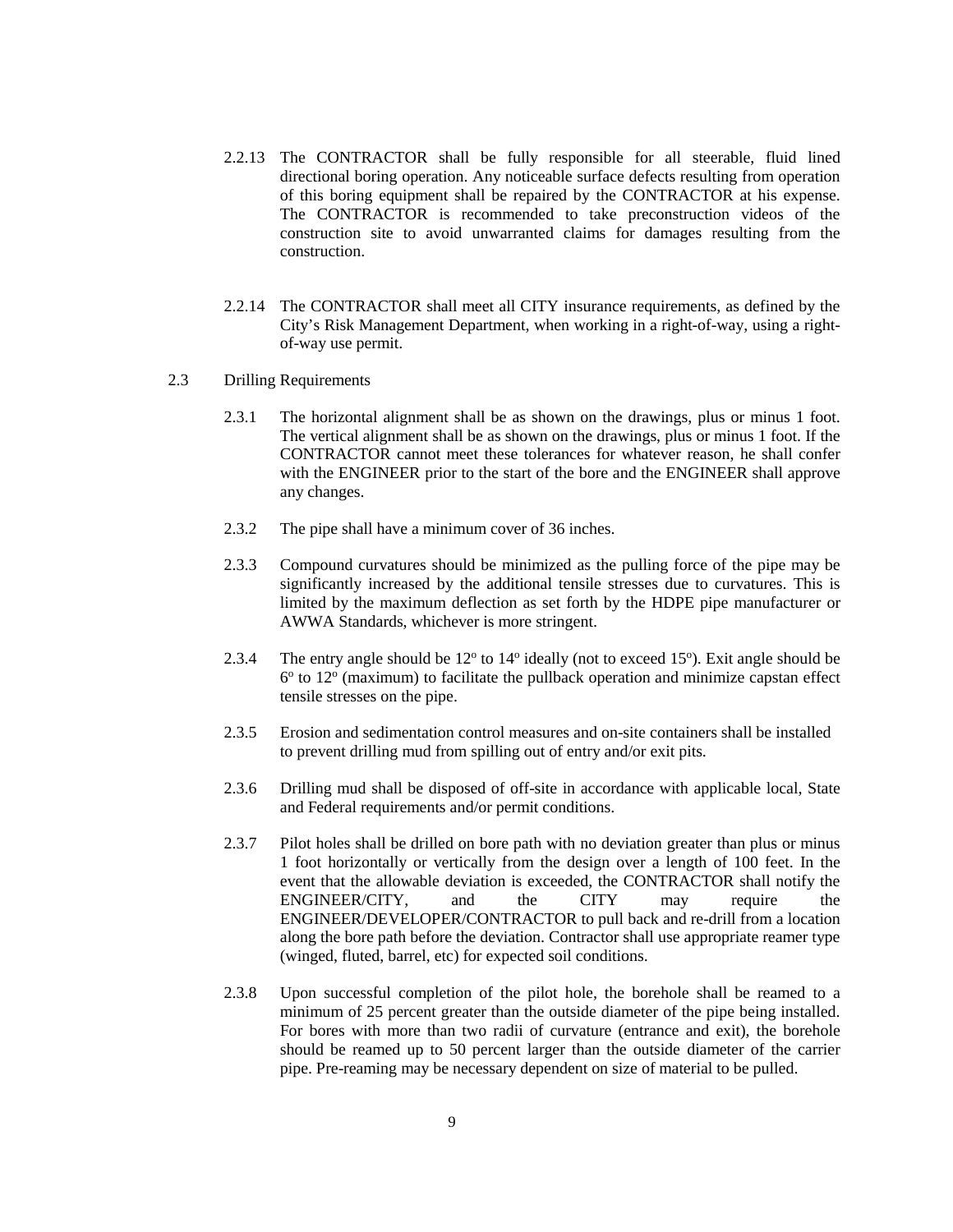All pipe to be pulled (6" and larger) shall be pre-reamed prior to pullback.

Additional passes for pre-reaming may be required for larger pipe. Incremental increases of 4"-6"shall be used as needed until appropriate bore hole size has been achieved.

Pre-reaming does not constitute pull back of product with final size reamer head attached. Pre-reaming must be accomplished with no product attached to the reamer head on all bore pipe 6" and larger. The bore product may be pulled back on final pass of pre-reaming, **if** the reamer head is no larger than 6" from the previous pass.

All bore pipe to be pulled back on final pass shall have a "breakaway" device installed. The breakaway limit shall be per Appendix B of this publication. These breakaway device limits shall be limited to DR 11 pipe only. These limits are not to be used with other types of pipes or materials.

- 2.3.9 The CONTRACTOR shall not attempt to ream at a rate greater than the drilling equipment and mud system are designed to safely handle. Normal rate of drilling should be between one to two feet per minute.
- 2.3.10 In the event of a drilling hole blowout, the CONTRACTOR shall be responsible for restoring to original condition any damaged property and cleaning up the environment in the vicinity of the blowout.
- 2.4 Pipe Installation
	- 2.4.1 After reaming the borehole to the required diameter, the pipe shall be pulled through the hole In front of the pipe shall be a swivel and barrel reamer to compact the borehole walls.
	- 2.4.2 Once pullback operations have commenced, the operation shall continue without interruption until the pipe is completely pulled into the borehole. The frictional resistance is the highest just prior to movement and decreases with movement. When pullback ceases, frictional forces and drag forces increase due to the thixotropic nature of drilling mud. The mud starts to gel when it is undisturbed. Therefore, PULLBACK SHALL NEVER BE STOPPED, EXCEPT FOR DRILLING ROD REMOVAL, UNTIL THE PIPE IS COMPLETELY PULLED INTO ITS PERMANENT POSITION.
	- 2.4.3 Adequate lengths of pipe shall be provided at both the launching and receiving ends to facilitate service connection assemblies.
	- 2.4.4 After pullback, pipe may take several hours to recover from the axial strain. When pulled from the reamed borehole, the pull-nose should be pulled out 3-4 percent longer than the total length of the pull to avoid having the pull-nose sucked back below the borehole exit level due to stretch recovery and thermal contraction to an equilibrium temperature.
	- 2.4.5 The pipe entry and exit area shall be graded as needed (by contractor) to provide support for the pipe and to allow free movement into the borehole. The pipe shall be guided into the borehole to avoid deformation of, or damage to, the pipe.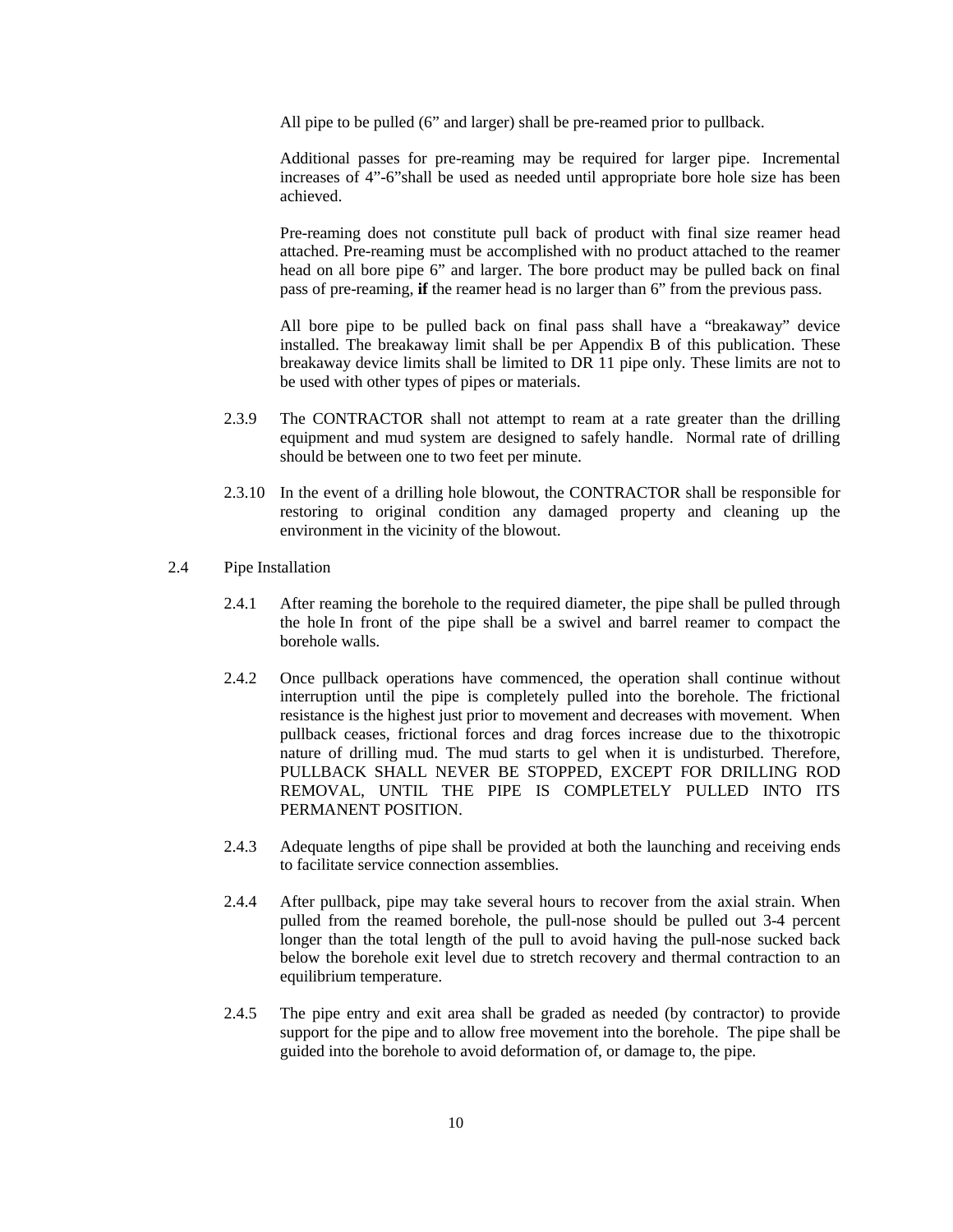- 2.4.6 The pipe shall be installed in a manner that does not cause upheaval, settlement, cracking, and movement or distortion of surface features. Any damages caused by the CONTRACTOR's operations shall be corrected by the CONTRACTOR.
- 2.4.7 In the event that unexpected subsurface conditions impeding drilling operations are encountered, the procedure shall be stopped and not continued until the CITY has been consulted. The pipe which has already been pulled into the hole shall be pulled back through the borehole using slings and whatever equipment is available on site to avoid damage to the pipe and having the drilling mud set up around the pipe.
- 2.4.8 If the final grade of the finished bore is not satisfactory to the CITY or any other jurisdictional entity, the pipe shall be abandoned, fully pressure grouted in place in accordance with the jurisdictional entity, and an alternate installation shall be made. The abandoned pipe shall be properly shown on "as-built" drawings to be submitted following conclusion of the construction work.
- 2.4.9 The INSPECTOR shall inspect the installed pipe for roundness and / or damage. Evidence of over-pulling or significant surface scratching shall be brought to the attention of the ENGINEER and the CITY. Deformations of more than 10 percent may be grounds to abandon the bore and have the CONTRACTOR re-drill another line.
- 2.5 Butt Fusion Procedure
	- 2.5.1 Fusion welds shall be performed by an experienced technician that has been properly trained to meet the pipe manufacturer's procedures. All welds shall meet the pipe manufacturer's recommendations.
	- 2.5.2 As the pipe ends are melted against the heater during the heating period, the molten plastic will swell and form small melt beads around the pipe ends. The melt beads should be the same size on both pipe ends, and uniformly sized all the way around.
	- 2.5.3 After pre-heating has been completed, the ends should be separated just enough to remove the heater, observed for uniformity of the beads and quickly (within three seconds) brought together with the recommended fusion pressure.
		- 2.5.3.1 If melted plastic sticks to heater, the two ends should not be joined. The ends should be allowed to cool and the procedure started over.
		- 2.5.3.2 Excessive pressure should not be used as this will squeeze too much melt out of the fusion area and result in a weakened joint. The resulting bead should be approximately twice as wide as it is tall and the "V" between beads should be approximately half as deep as of the height of the beads.
	- 2.5.4 The CONTRACTOR may do a preliminary pressure test on the completed string of pipe prior to installation. A pressure test shall be required on the completed directional bore prior to final acceptance.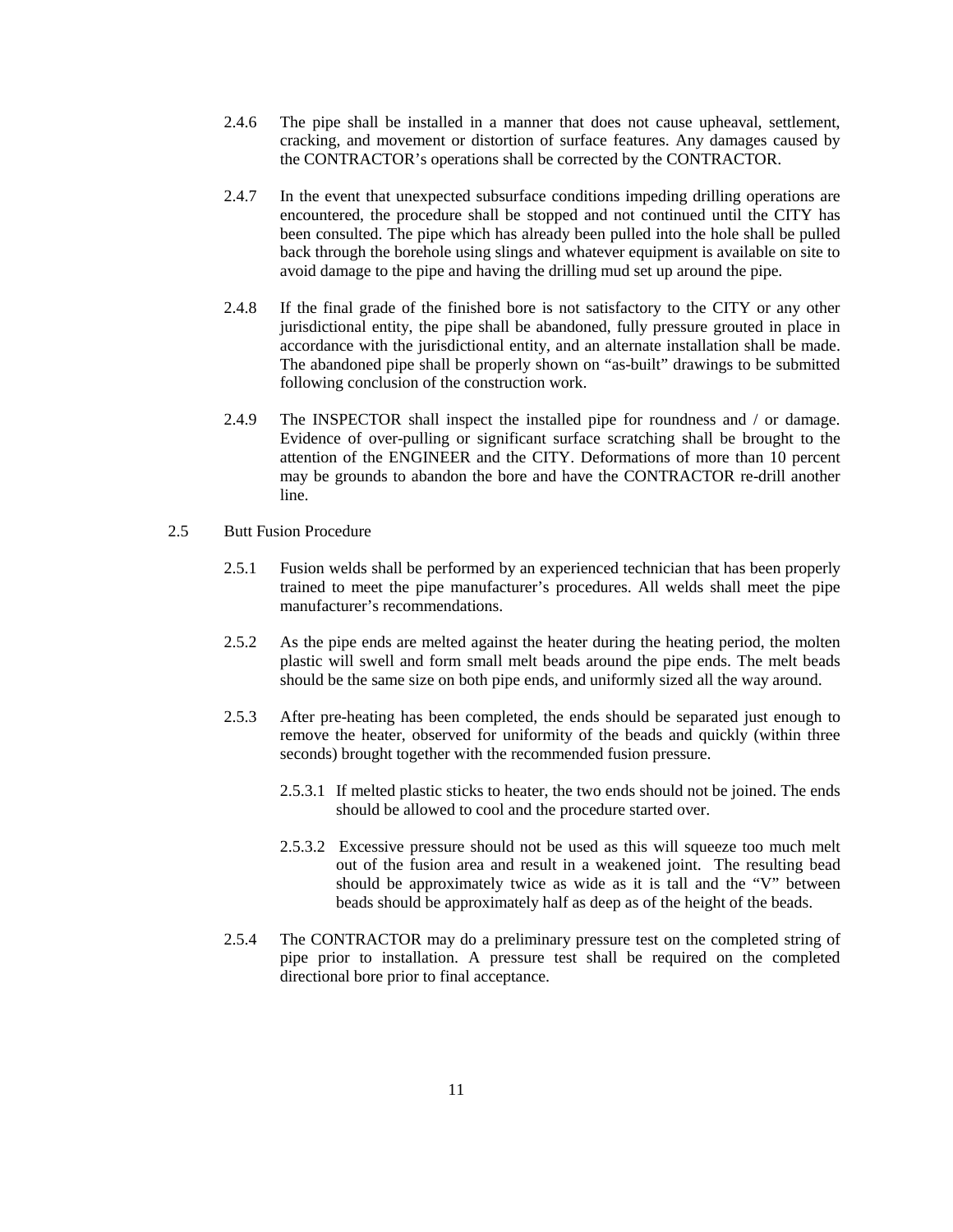- 2.6 Connecting Two Adjoining Sections of Directionally Bored Pipe
	- 2.6.1 If the overall length of the required utility installation can not be safely pulled using one directional bore, then the CONTRACTOR shall be required to make more than one pull to accomplish the installation.
	- 2.6.2 Where two adjacent pulls meet; the CONTRACTOR shall dig a pit and join the two sections together at the elevation of the two segments as if it were a continuous pullin.
	- 2.6.3 The two sections of HDPE shall be joined together using an electrofusion coupling per the manufacturer's recommendations.
- 2.7 Qualifications for Rejection of Directional Bore
	- 2.7.1 If a City of Lakeland Water Utilities Line Inspector is not present during the entire bore.
	- 2.7.2 If the installed "Breakaway" devices should fail during pull back.
	- 2.7.3 If the drilling fluid is "lost" during the pull back of the product and can not be regained within the required timeframe of the manufacturer or if more than a reasonable amount of fluid is used to fill an unknown void and flow can not be regained. No pipe shall be pulled without visible flow of drilling fluid.
	- 2.7.4 If the pipe shall fail a hydraulic pressure test as specified by the manufacturer.
	- 2.7.5 If at any time when the product is pulled back and any exposed areas have a greater than allowable "gouging" or visible marring of the pipe.
	- 2.7.6 If the vertical and horizontal limits are not within tolerances, this may be cause for rejection of bore.
	- 2.7.7 Any other defect in material or workmanship which would affect the quality, performance, or installation life of the installed pipeline.

#### **3.0 POST-CONSTRUCTION**

- 3.1 General
	- 3.1.1 The as-built variance from the specified bore path shall not exceed plus or minus 1 foot in the vertical plane and plus or minus 1 foot in the horizontal plane.
	- 3.1.2 The CONTRACTOR shall be considered as having completed the requirements of the directional bore when he has successfully completed the work, including pressure testing, to the satisfaction of the DEVELOPER/OWNER's ENGINEER and the CITY INSPECTOR.
	- 3.1.3 The completed HDPE water main or force main shall be pressure tested at 150 psig for two hours for final acceptance and the pressure shall not fall below 145 psig during the test period.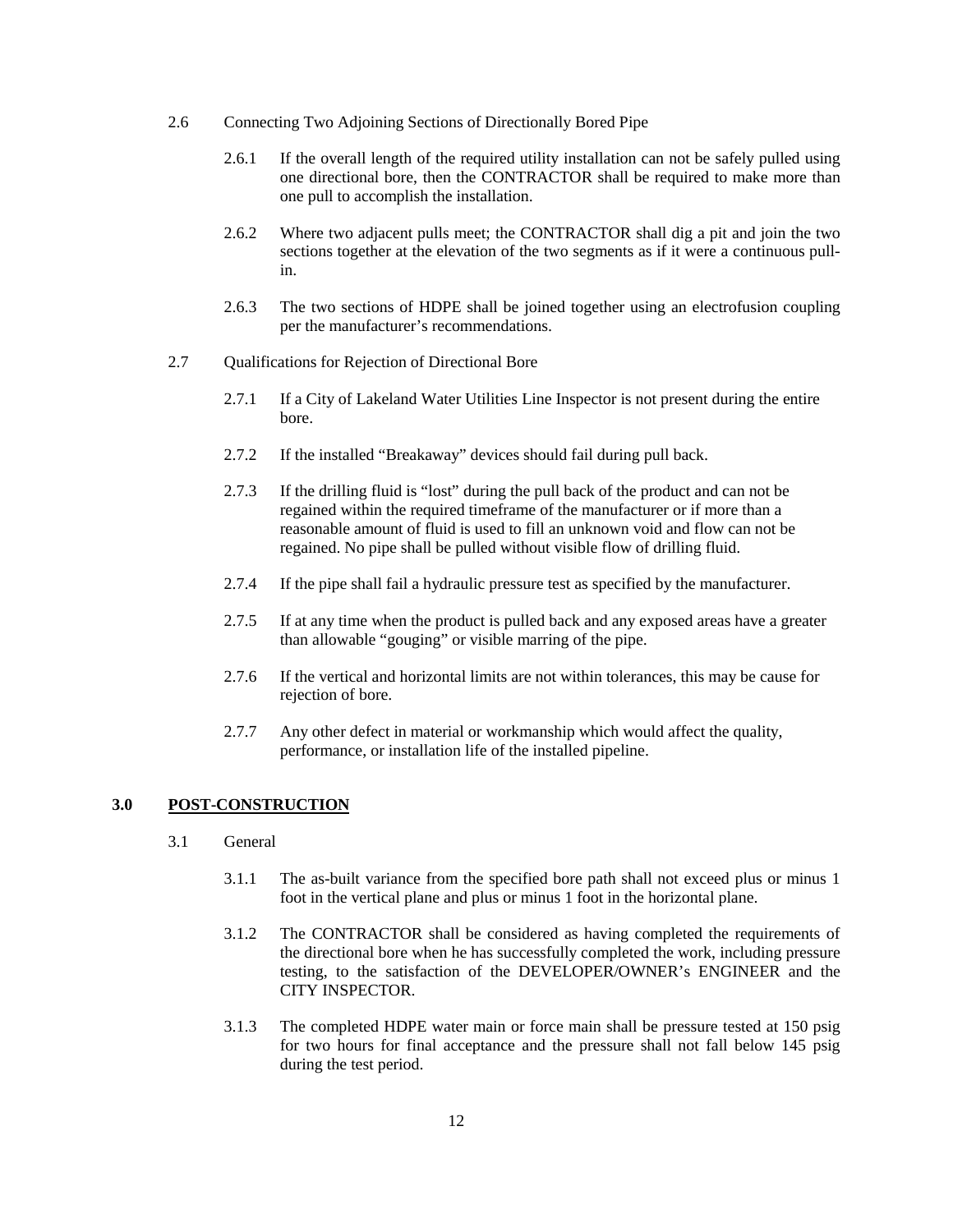- 3.1.4 Pressure testing shall occur after installation and shall be pressured to 160 psig, adding water as needed to maintain pressure. When the pressure stabilizes, the pressure shall be maintained for three hours. After three hours, the pressure should be reduced to 150 psig and tested at 150 psig for two hours.
- 3.2 As-Builts

When the directional bore is completed, the CONTRACTOR shall provide data log sheets and marked up as built drawings to the INSPECTOR, and the DEVELOPER/OWNER's ENGINEER, as required.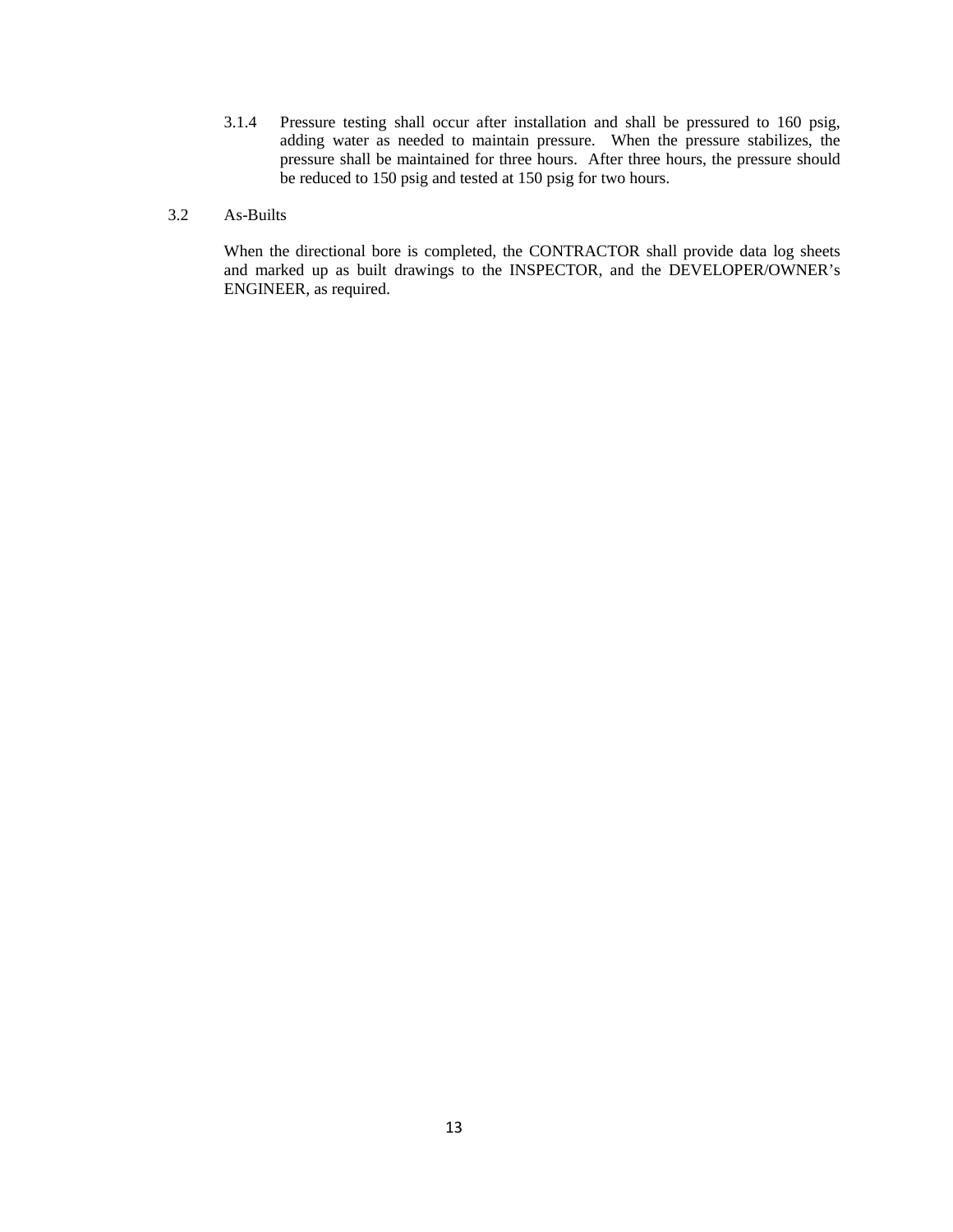#### **APPENDIX A DIRECTIONAL BORE DESIGN FACTORS**

Calculations for computing the maximum safe pullback force should be submitted with the project design package.

The following equations from the PLEXCO Polyethylene Industrial Piping Systems; "Technical Information; Technical Note: Horizontal Directional Drilling (Guided Bore) with PLEXCO Pipe", are presented for estimating some, but not all of the factors to be considered in designing a successful directional bore. They are based upon approximations and are for "ideal" conditions. They are by no means all of the considerations to be used in designing a directional bore.

The designer is totally responsible for the design of the directional bore and use of the following shall not transfer any of that responsibility to the CITY. The CITY makes no claim to the accuracy or completeness of the equations.

(a) **PULLBACK FORCE:** The pullback force is calculated at the leading end of the pipe behind the pulling head. For pipe pulled in straight level bores, the frictional resistance or required pulling force, FP, is approximated by:

 $F_P = \mu$  x w<sub>B</sub> x L, Where  $\mu$  is the coefficient of friction between pipe and ground; w<sub>B</sub> is the net downward or upward force on the pipe (lb/ft); and L is length (ft).

(b) **FRICTIONAL RESISTANCE OF DRILLING MUD**: The frictional resistance is highest just prior to movement and decreases with movement. When pullback ceases, frictional forces and drag forces increase due to the thixotropic nature of drilling mud. The mud starts to gel when it is undisturbed. Therefore, pullback should never be stopped, except for drilling rod removal, until the pipe is completely pulled into its permanent position.

(c) **BOUYANT FORCE:** The pullback force will depend on whether the pipe is full or deliberately weighted to reduce buoyancy. Buoyant force pushes the pipe up against the top of the borehole, creating frictional drag between the pipe and the borehole. The buoyant weight of the pipe is,  $F_b = (\gamma_b \pi D^2)/576$  - w<sub>a</sub>. Where: D = pipe outside diameter,  $\gamma_b$  = specific weight of the mud slurry (lb/ft<sup>3</sup>), and  $w_a$  = weight of empty pipe.

- (d) **MINIMUM RADIUS OF CURVATURE:** Drill path curvature, at the entry and exit pits, is limited by the steering capabilities of the boring equipment. Drilling rod typically has a recommended bend radius of 1200 x  $D_{ROD}$ , where  $D_{ROD}$  is the nominal rod diameter. When the bending radius is around 150 x DPIPE or less, the safe pulling strength of PE pipe may be significantly reduced by the additional tensile stresses due to curvature.
- (e) **CAPSTAN EFFECT:** For pipe pulled around a curve (vertical or horizontal) creating an angle, θ (in radians), the capstan effect,  $F_c = e^{\mu \theta}(\mu w_b L)$ Where:  $\mu$  = coefficient of friction between pipe and slurry or pipe and ground,  $w<sub>b</sub>$  = net downward (or upward) force on pipe (lb/ft),  $e$  = natural logarithm base ( $e$  = 2.71828), and  $L =$  length (ft).
- (f) **SAFE PULL FORCE:** The safe pull stress,  $\sigma_{SP}$ , may be calculated by subtracting the bending stress due to curvature from the allowable tensile stress:  $\sigma_{SP} = \sigma_{\text{allow}} - (\underline{E} \times \underline{D}).$

 $2r$ 

The "safe pull force" can be found by multiplying the safe pull stress by the cross-sectional area of the pipe.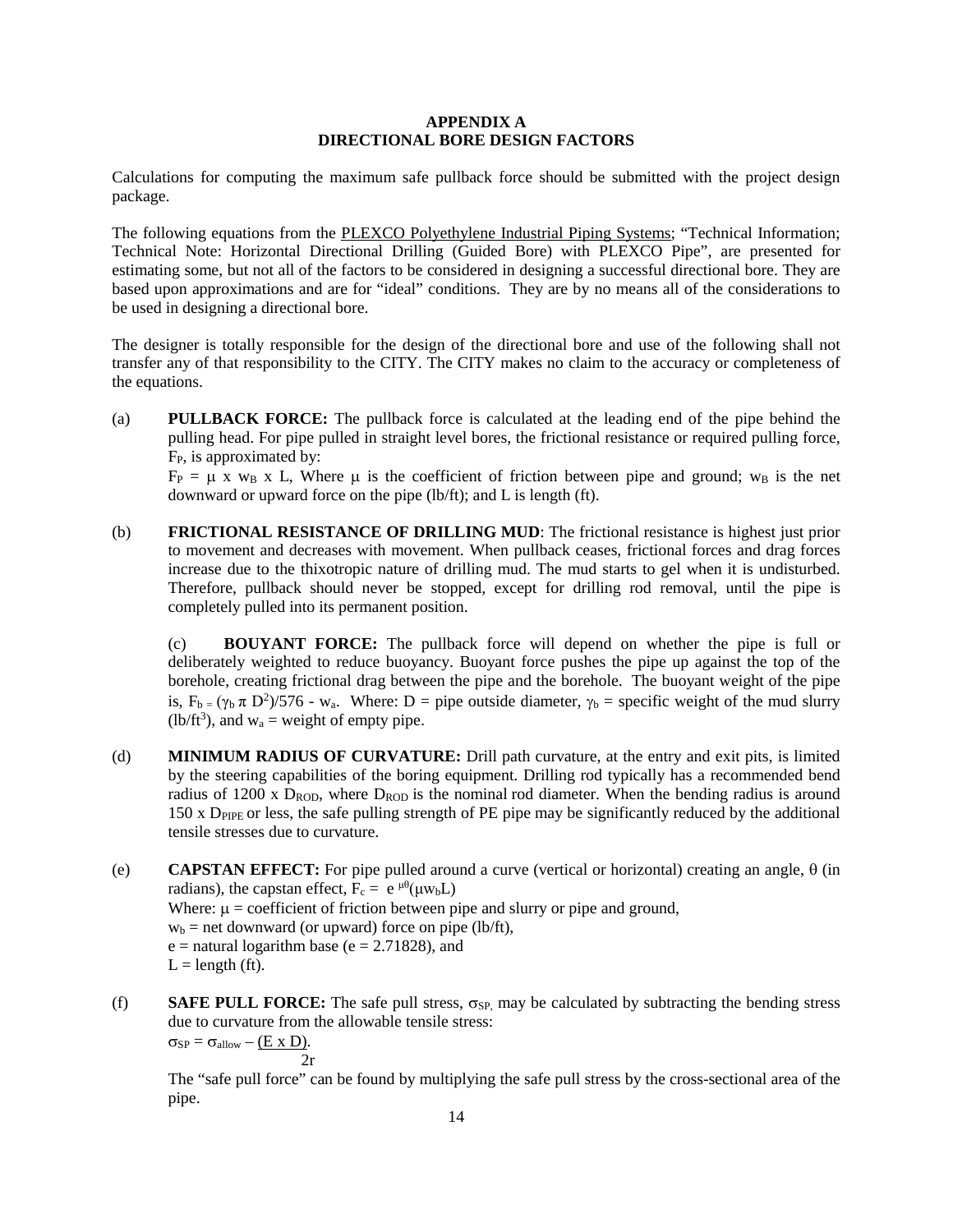Where:,  $\sigma_{\text{allow}} =$  allowable tensile stress (psi), D = outer diameter of pipe (in), DR = Dimension Ratio, and  $E =$  time-dependent modulus of elasticity (psi) from tables.

- (g) **NET SAFE PULL FORCE:** All tensile stresses due to various curvatures in the boring path are additive and should be subtracted from the safe pull force.
- (h) **TIME DEPENDENCE:** The "safe" pull-load is time dependent. See ASTM F-1804 for safe pullback values for PE pipe, less bending stresses.

For additional sources of information, the designer is referred to the following reference sources:

Mini-Horizontal Directional Drilling Manual (1995), North American Society of Trenchless Technology (NASTT), Chicago, IL

PPI Handbook of Polyethylene Piping (1998), Plastics Pipe Institute, Washington, D.C.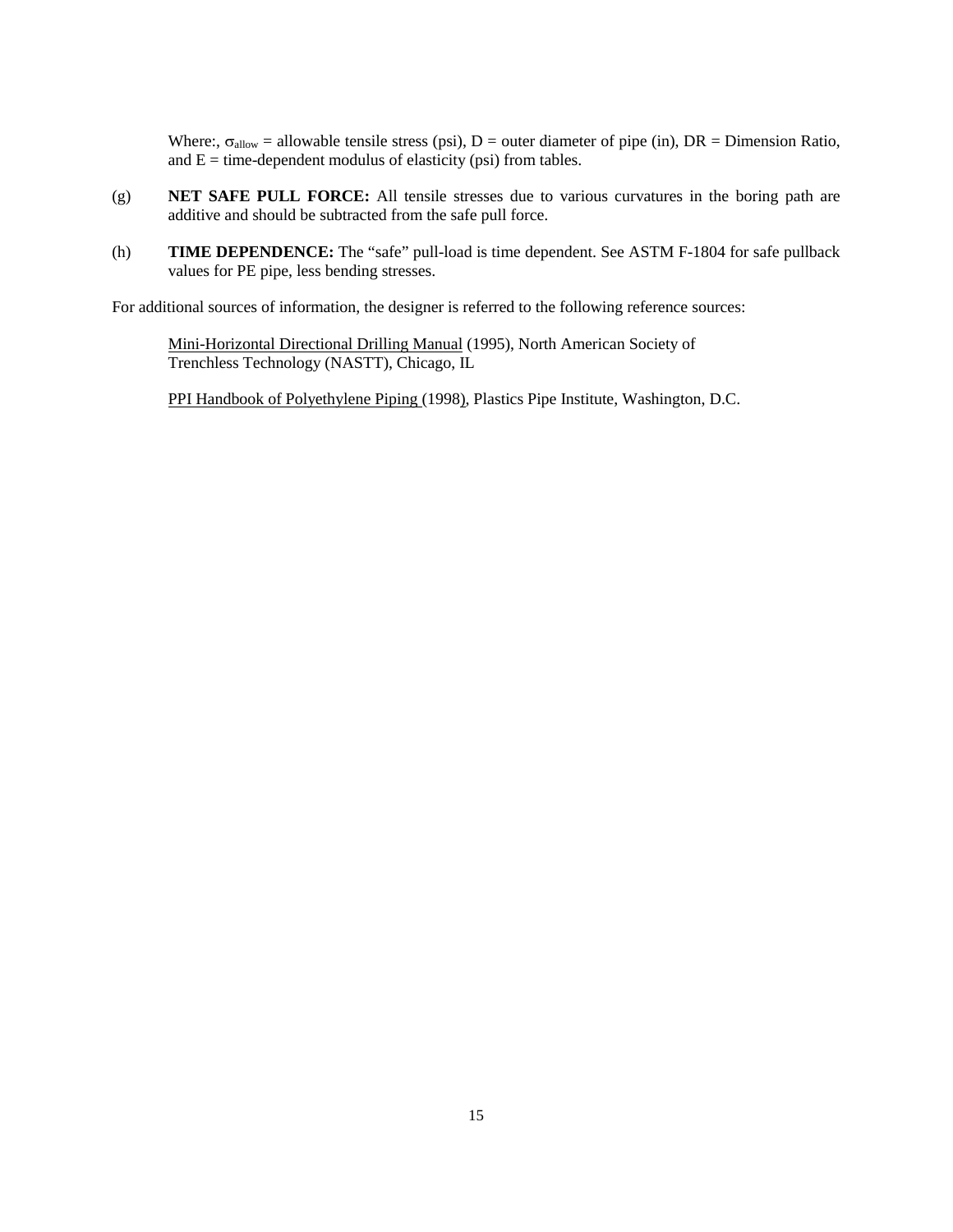## **APPENDIX B DIRECTIONAL BORE GUIDELINES**

| <b>Pipe Size</b><br>(inches) | <b>Safe Pull</b><br><b>Strength (lbs)</b> | Max. Breakaway<br><b>Strength (lbs)</b> | <b>Minimum Bend</b><br>Radius (in) | Wall<br>Thickness (in) | <b>Maximum Defect</b><br>Depth |
|------------------------------|-------------------------------------------|-----------------------------------------|------------------------------------|------------------------|--------------------------------|
| $\overline{\mathbf{4}}$      | 7,600                                     | 7,500                                   | 96                                 | .36                    | 1/16                           |
| 6                            | 15,800                                    | 15,000                                  | 138                                | .55                    | 1/11                           |
| 8                            | 27,200                                    | 27,000                                  | 181                                | .73                    | 5/32                           |
| 10                           | 41,000                                    | 40,000                                  | 222                                | .91                    | 3/16                           |
| 12                           | 57,900                                    | 57,000                                  | 264                                | 1.10                   | 1/4                            |

#### **Directional Bore – Safe Pull Strength (for DR11, DIP Size HDPE)**

- Schedule the bore with Water Utilities 48 hours (2 working days) prior to boring
- If bore is over 100 linear feet, contractor needs to fuse pipe together the day before
- Contractor needs to physically locate existing utilities, following the 48 hour Sunshine One-Call Guidelines
- Material Inspection: To be done before the bore is scheduled.
- Surface cuts or scratches greater than or equal to maximum defect depth are not acceptable
- Blue stripe or Blue Extruded for Water
- Green stripe or Green Extruded for Sewer
- Purple stripe or Purple Extruded for Reclaimed Water
- $\bullet$  #10 gauge solid strand (2) wires attached to pipe

#### Performing the bore:

- Set up the bore log
- Calibrate Contractor's locator with actual depth measurement check the depth of the first rod
- Ream the bore hole
- Check the flow of bentonite must be continuous
- Check the pulling pressure
- Do not allow operator to exceed safe pull strength
- Mark up drawing with "As-Built" data
- Record pull back pressure
- Fuse DR11 together minimum 440**°** F to maximum 460° F
- Cool down time (min/ weld) equals: Pipe Diameter  $\div 2$